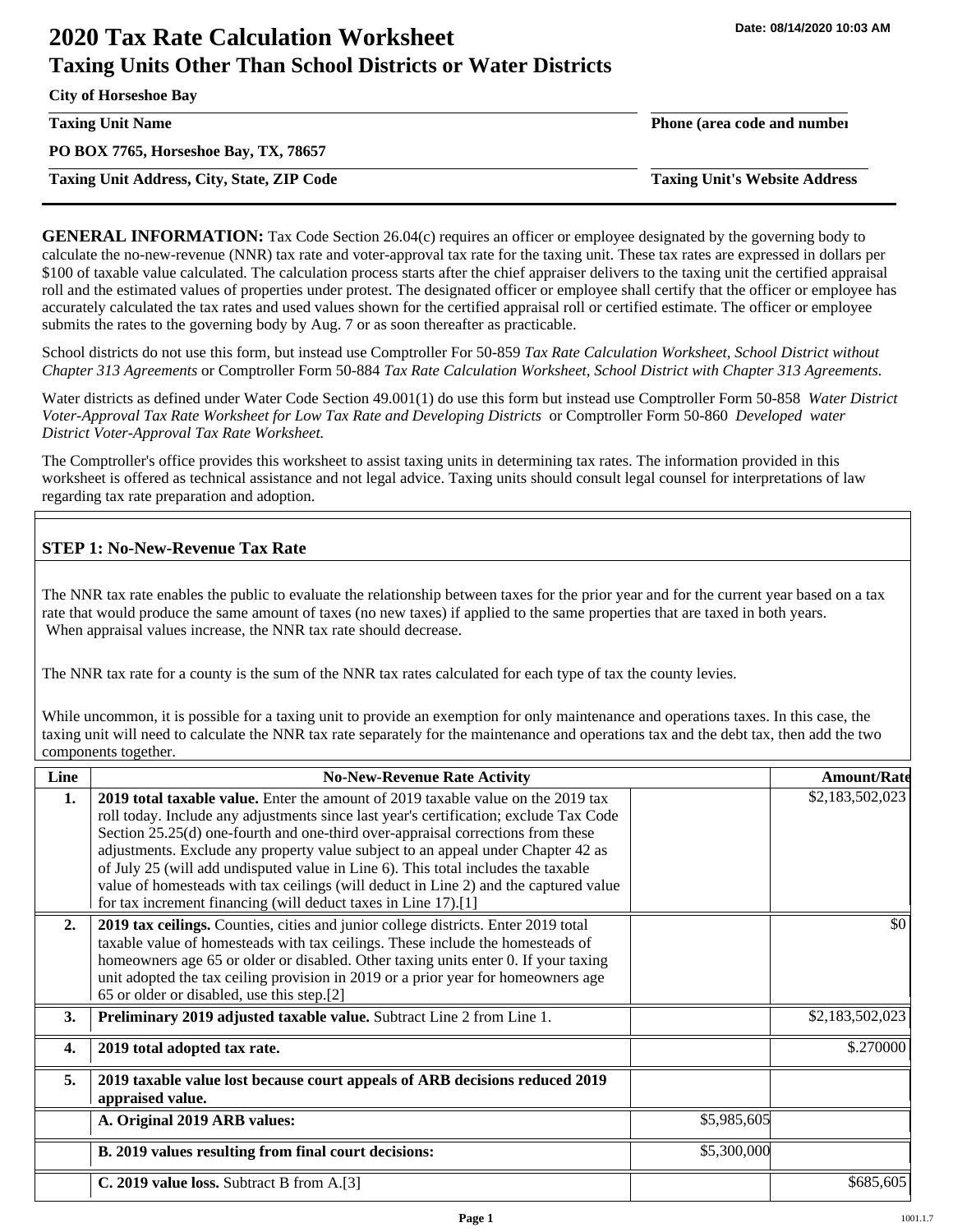| Line | <b>No-New-Revenue Rate Activity</b>                                                                                                                                                                                                                                                                                                                                                                                                                                                |                 | <b>Amount/Rate</b> |
|------|------------------------------------------------------------------------------------------------------------------------------------------------------------------------------------------------------------------------------------------------------------------------------------------------------------------------------------------------------------------------------------------------------------------------------------------------------------------------------------|-----------------|--------------------|
| 6.   | 2019 taxable value subject to an appeal under Chapter 42, as of July 25.                                                                                                                                                                                                                                                                                                                                                                                                           |                 |                    |
|      | A. 2019 ARB certified value:                                                                                                                                                                                                                                                                                                                                                                                                                                                       | $\Omega$        |                    |
|      | B. 2019 disputed value:                                                                                                                                                                                                                                                                                                                                                                                                                                                            | $\Omega$        |                    |
|      | C. 2019 undisputed value Subtract B from A.[4]                                                                                                                                                                                                                                                                                                                                                                                                                                     |                 | $\Omega$           |
| 7.   | 2019 Chapter 42-related adjusted values. Add Line 5 and 6                                                                                                                                                                                                                                                                                                                                                                                                                          |                 | 685,605            |
| 8.   | 2019 taxable value, adjusted for court-ordered reductions. Add Lines 3 and 7                                                                                                                                                                                                                                                                                                                                                                                                       |                 | \$2,184,187,628    |
| 9.   | 2019 taxable value of property in territory the taxing unit deannexed after Jan.<br>1, 2019. Enter the 2019 value of property in deannexed territory.[5]                                                                                                                                                                                                                                                                                                                           |                 | \$0                |
| 10.  | 2019 taxable value lost because property first qualified for an exemption in<br>2020. If the taxing unit increased an original exemption, use the difference between<br>the original exempted amount and the increased exempted amount. Do not include<br>value lost due to freeport, goods-in-transit, temporary disaster exemptions. Note<br>that lowering the amount or percentage of an existing exemption in 2020 does not<br>create a new exemption or reduce taxable value. |                 |                    |
|      | A. Absolute exemptions. Use 2019 market value:                                                                                                                                                                                                                                                                                                                                                                                                                                     | \$58,720        |                    |
|      | B. Partial exemptions. 2020 exemption amount or 2020 percentage exemption<br>times 2019 value:                                                                                                                                                                                                                                                                                                                                                                                     | \$17,588,400    |                    |
|      | C. Value loss. Add A and B.[6]                                                                                                                                                                                                                                                                                                                                                                                                                                                     |                 | \$17,647,120       |
| 11.  | 2019 taxable value lost because property first qualified for agricultural<br>appraisal (1-d or 1-d-1), timber appraisal, recreational/scenic appraisal or<br>public access airport special appraisal in 2020. Use only properties that qualified<br>in 2020 for the first time; do not use properties that qualified in 2019.                                                                                                                                                      |                 |                    |
|      | A. 2019 market value:                                                                                                                                                                                                                                                                                                                                                                                                                                                              | \$0             |                    |
|      | B. 2020 productivity or special appraised value:                                                                                                                                                                                                                                                                                                                                                                                                                                   | \$0             |                    |
|      | C. Value loss. Subtract B from A.[7]                                                                                                                                                                                                                                                                                                                                                                                                                                               |                 | $\overline{50}$    |
| 12.  | Total adjustments for lost value. Add Lines 9, 10C and 11C.                                                                                                                                                                                                                                                                                                                                                                                                                        |                 | \$17,647,120       |
| 13.  | Adjusted 2019 taxable value. Subtract Line 12 from Line 8                                                                                                                                                                                                                                                                                                                                                                                                                          |                 | \$2,166,540,508    |
| 14.  | Adjusted 2019 total levy. Multiply Line 4 by Line 13 and divide by \$100                                                                                                                                                                                                                                                                                                                                                                                                           |                 | \$5,849,659        |
| 15.  | Taxes refunded for years preceding tax year 2019. Enter the amount of taxes<br>refunded by the district for tax years preceding tax year 2019. Types of refunds<br>include court decisions, Tax Code Section 25.25(b) and (c) corrections and Tax<br>Code Section 31.11 payment errors. Do not include refunds for tax year 2019. This<br>line applies only to tax years preceding tax year 2019.[8]                                                                               |                 | \$2,026            |
| 16.  | Taxes in tax increment financing (TIF) for tax year 2019 Enter the amount of<br>taxes paid into the tax increment fund for a reinvestment zone as agreed by the<br>taxing unit. If the taxing unit has no 2020 captured appraised value in Line 18D,<br>enter $0.9$ ]                                                                                                                                                                                                              |                 | \$0                |
| 17.  | Adjusted 2019 levy with refunds and TIF adjustment. Add Lines 14, and 15,<br>subtract Line 16.[10]                                                                                                                                                                                                                                                                                                                                                                                 |                 | \$5,851,685        |
| 18.  | Total 2020 taxable value on the 2020 certified appraisal roll today. This value<br>includes only certified values or certified estimate of values and includes the total<br>taxable value of homesteads with tax ceilings (will deduct in Line 20). These<br>homesteads include homeowners age 65 or older or disabled.[11]                                                                                                                                                        |                 |                    |
|      | A. Certified values:                                                                                                                                                                                                                                                                                                                                                                                                                                                               | \$2,232,982,430 |                    |
|      | B. Counties: Include railroad rolling stock values certified by the Comptroller's<br>office.                                                                                                                                                                                                                                                                                                                                                                                       | \$0             |                    |
|      | C. Pollution control and energy storage system exemption: Deduct the value of<br>property exempted for the current tax year for the first time as pollution control or<br>energy storage system property                                                                                                                                                                                                                                                                           | \$0             |                    |
|      | D. Tax increment financing: Deduct the 2020 captured appraised value of<br>property taxable by a taxing unit in a tax increment financing zone for which the<br>2020 taxes will be deposited into the tax increment fund. Do not include any new                                                                                                                                                                                                                                   | \$0             |                    |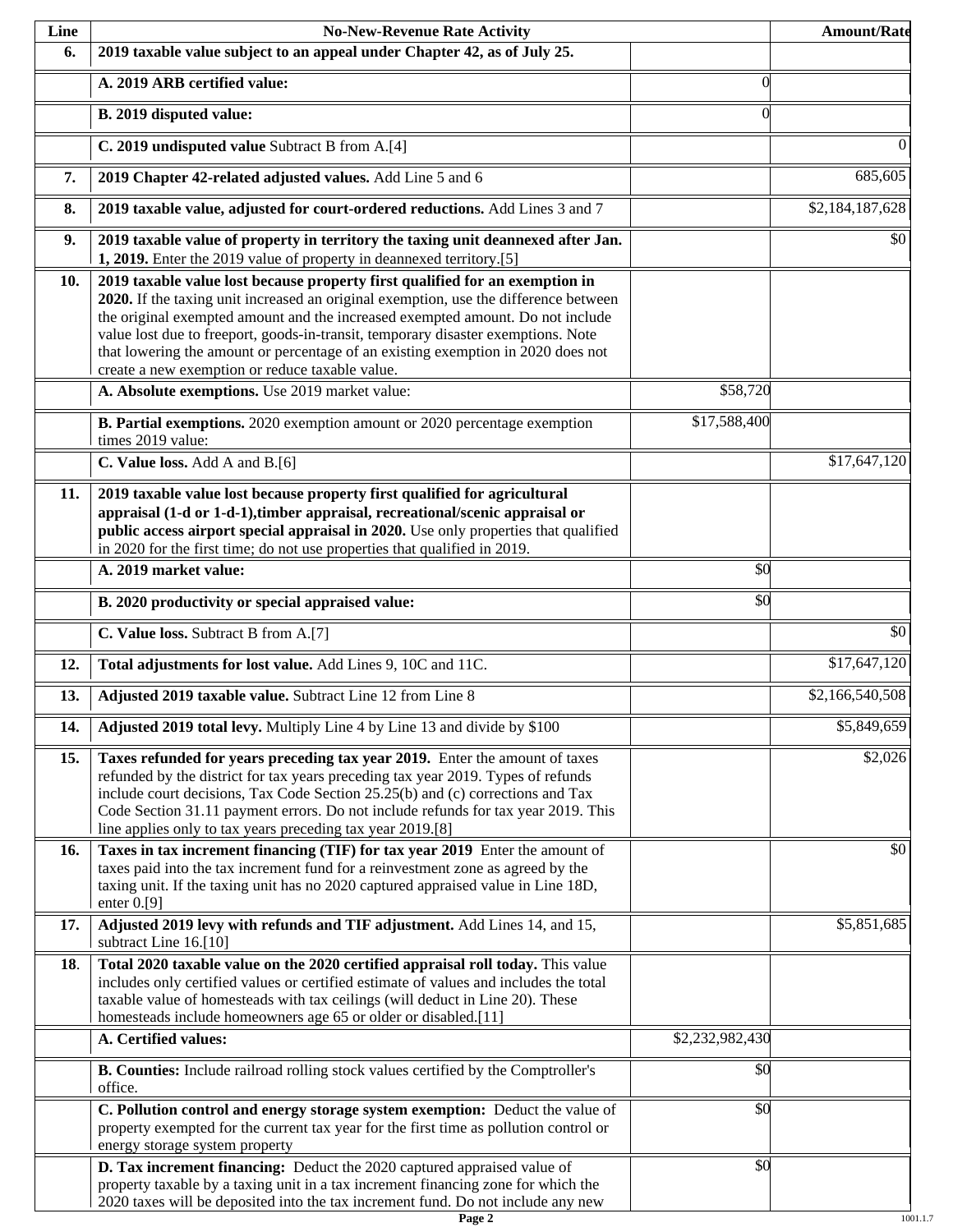| Line |                                                                                                                                                                                                                                                                                                                                                                                                                                                                                                                                                                                                                                                                                                                                                                                                                       | <b>No-New-Revenue Rate Activity</b> |               | <b>Amount/Rate</b> |
|------|-----------------------------------------------------------------------------------------------------------------------------------------------------------------------------------------------------------------------------------------------------------------------------------------------------------------------------------------------------------------------------------------------------------------------------------------------------------------------------------------------------------------------------------------------------------------------------------------------------------------------------------------------------------------------------------------------------------------------------------------------------------------------------------------------------------------------|-------------------------------------|---------------|--------------------|
|      | property value that will be included in Line 23 below.[12]                                                                                                                                                                                                                                                                                                                                                                                                                                                                                                                                                                                                                                                                                                                                                            |                                     |               |                    |
|      | E. Total 2020 value Add A and B, then subtract C and D                                                                                                                                                                                                                                                                                                                                                                                                                                                                                                                                                                                                                                                                                                                                                                |                                     |               | \$2,232,982,430    |
| 19.  | Total value of properties under protest or not included on certified appraisal<br>roll.[13]                                                                                                                                                                                                                                                                                                                                                                                                                                                                                                                                                                                                                                                                                                                           |                                     |               |                    |
|      | A. 2020 taxable value of properties under protest The chief appraiser certifies a<br>list of properties still under ARB protest. The list shows the appraisal district's<br>value and the taxpayer's claimed value, if any, or an estimate of the value if the<br>taxpayer wins. For each of the properties under protest, use the lowest of these<br>values. Enter the total value under protest.[14]                                                                                                                                                                                                                                                                                                                                                                                                                |                                     | \$101,284,465 |                    |
|      | B. 2020 value of properties not under protest or included on certified appraisal<br>roll. The chief appraiser gives taxing units a list of those taxable properties that the<br>chief appraiser knows about but are not included in the appraisal roll certification.<br>These properties also are not on the list of properties that are still under protest. On<br>this list of properties, the chief appraiser includes the market value, appraised value<br>and exemptions for the preceding year and a reasonable estimate of the market<br>value, appraised value and exemptions for the current year. Use the lower market,<br>appraised or taxable value (as appropriate). Enter the total value of property not on<br>the certified roll.[15]<br>C. Total value under protest or not certified. Add A and B. |                                     | \$0           | \$101,284,465      |
| 20.  | 2020 tax ceilings. Counties, cities and junior colleges enter 2020 total taxable value<br>of homesteads with tax ceilings. These include the homesteads of homeowners age<br>65 or older or disabled. Other taxing units enter 0. If your taxing unit adopted the<br>tax ceiling provision in 2019 or a prior year for homeowners age 65 or older or<br>disabled, use this step.[16]                                                                                                                                                                                                                                                                                                                                                                                                                                  |                                     |               | \$0                |
| 21.  | 2020 total taxable value. Add Lines 18E and 19C. Subtract Line 20C.[17]                                                                                                                                                                                                                                                                                                                                                                                                                                                                                                                                                                                                                                                                                                                                               |                                     |               | \$2,334,266,895    |
| 22.  | Total 2020 taxable value of properties in territory annexed after Jan. 1, 2019.<br>Include both real and personal property. Enter the 2020 value of property in<br>territory annexed.[18]                                                                                                                                                                                                                                                                                                                                                                                                                                                                                                                                                                                                                             |                                     |               | \$0                |
| 23.  | Total 2020 taxable value of new improvements and new personal property<br>located in new improvements. New means the item was not on the appraisal roll in<br>2019. An improvement is a building, structure, fixture or fence erected on or affixed<br>to land. New additions to existing improvements may be included if the appraised<br>value can be determined. New personal property in a new improvement must have<br>been brought into the taxing unit after Jan. 1, 2019 and be located in a new<br>improvement. New improvements <b>do</b> include property on which a tax abatement<br>agreement has expired for 2020.[19]                                                                                                                                                                                  |                                     |               | \$84,039,928       |
| 24.  | Total adjustments to the 2020 taxable value. Add Lines 22 and 23.                                                                                                                                                                                                                                                                                                                                                                                                                                                                                                                                                                                                                                                                                                                                                     |                                     |               | \$84,039,928       |
| 25.  | Adjusted 2020 taxable value. Subtract Line 24 from Line 21.                                                                                                                                                                                                                                                                                                                                                                                                                                                                                                                                                                                                                                                                                                                                                           |                                     |               | \$2,250,226,967    |
| 26.  | 2020 NNR tax rate. Divide Line 17 by Line 25 and multiply by \$100.[20]                                                                                                                                                                                                                                                                                                                                                                                                                                                                                                                                                                                                                                                                                                                                               |                                     |               | \$.260040 / \$100  |
| 27.  | <b>COUNTIES ONLY.</b> Add together the NNR tax rates for each type of tax the<br>county levies. The total is the 2020 county NNR tax rate.[21]                                                                                                                                                                                                                                                                                                                                                                                                                                                                                                                                                                                                                                                                        |                                     |               |                    |
|      | [1]Tex. Tax Code Section                                                                                                                                                                                                                                                                                                                                                                                                                                                                                                                                                                                                                                                                                                                                                                                              | [2]Tex. Tax Code Section            |               |                    |
|      | [3]Tex. Tax Code Section                                                                                                                                                                                                                                                                                                                                                                                                                                                                                                                                                                                                                                                                                                                                                                                              | [4] Tex. Tax Code Section           |               |                    |
|      | [5]Tex. Tax Code Section                                                                                                                                                                                                                                                                                                                                                                                                                                                                                                                                                                                                                                                                                                                                                                                              | [6] Tex. Tax Code Section           |               |                    |
|      | [7] Tex. Tax Code Section                                                                                                                                                                                                                                                                                                                                                                                                                                                                                                                                                                                                                                                                                                                                                                                             | [8] Tex. Tax Code Section           |               |                    |
|      | [9]Tex. Tax Code Section                                                                                                                                                                                                                                                                                                                                                                                                                                                                                                                                                                                                                                                                                                                                                                                              | [10]Tex. Tax Code Section           |               |                    |
|      | [11] Tex. Tax Code Section                                                                                                                                                                                                                                                                                                                                                                                                                                                                                                                                                                                                                                                                                                                                                                                            | [12] Tex. Tax Code Section          |               |                    |
|      | [13] Tex. Tax Code Section                                                                                                                                                                                                                                                                                                                                                                                                                                                                                                                                                                                                                                                                                                                                                                                            | [14] Tex. Tax Code Section          |               |                    |
|      | [15] Tex. Tax Code Section                                                                                                                                                                                                                                                                                                                                                                                                                                                                                                                                                                                                                                                                                                                                                                                            | [16] Tex. Tax Code Section          |               |                    |
|      | [17] Tex. Tax Code Section                                                                                                                                                                                                                                                                                                                                                                                                                                                                                                                                                                                                                                                                                                                                                                                            | [18] Tex. Tax Code Section          |               |                    |
|      | [19]Tex. Tax Code Section                                                                                                                                                                                                                                                                                                                                                                                                                                                                                                                                                                                                                                                                                                                                                                                             | [20]Tex. Tax Code Section           |               |                    |

**[21]Tex. Tax Code Section**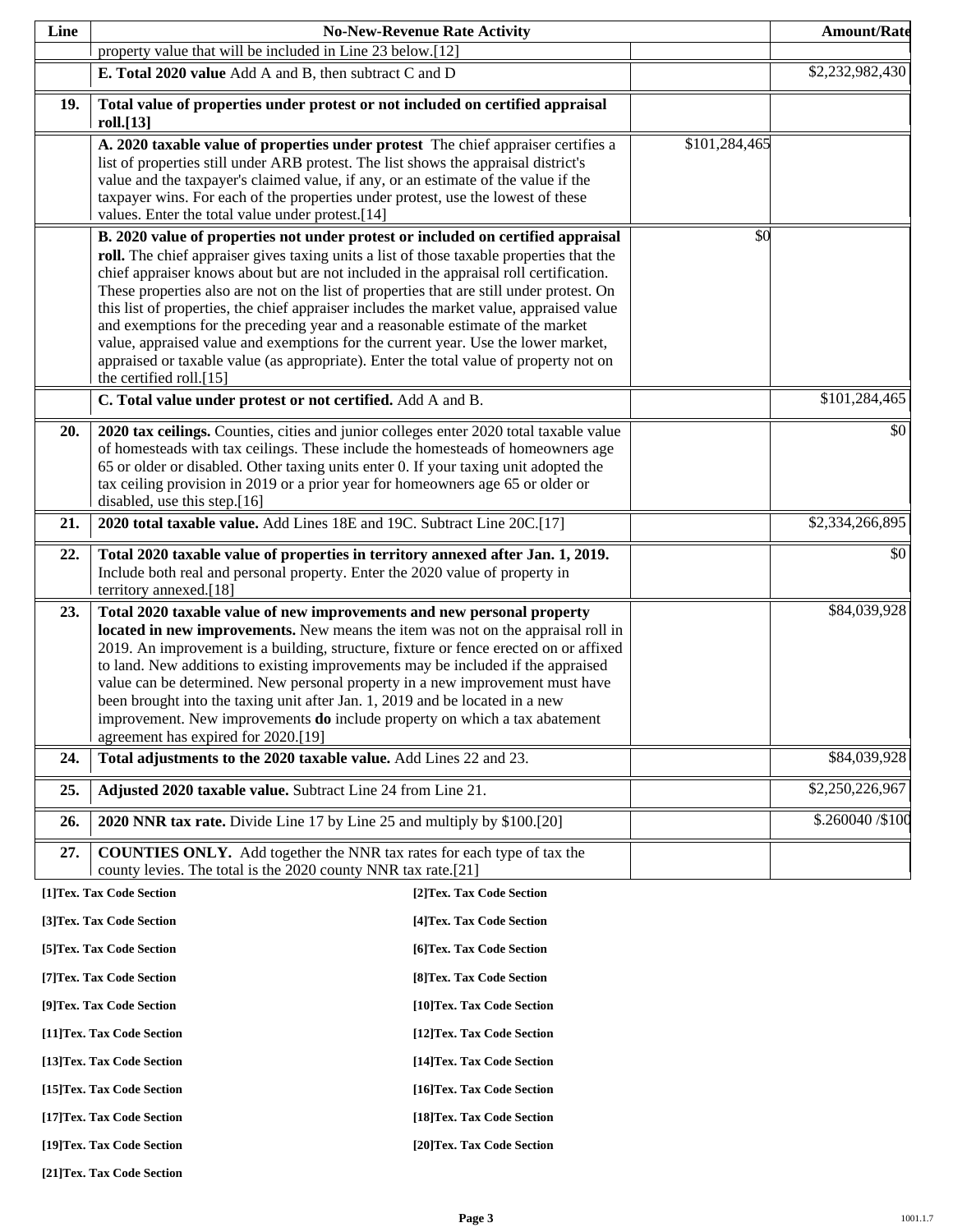## STEP 2: Voter-Approval Tax Rate

The voter-approval tax rate is the highest tax rate that a taxing unit may adopt without holding an election to seek voter approval of the rate. The voter-approval tax rate is split into two separate rates:

1. **Maintenance and Operations (M&O) Tax Rate:** The M&O portion is the tax rate that is needed to raise the same amount of taxes that the taxing unit levied in the prior year plus the applicable percentage allowed by law. This rate accounts for such things as salaries, utilities and day-to-day operations.

2. **Debt Rate:** The debt rate includes the debt service necessary to pay the taxing unit's debt payments in the coming year. This rate accounts for principal and interest on bonds and other debt secured by property tax revenue.

The voter-approval tax rate for a county is the sum of the voter-approval tax rates calculated for each type of tax the county levies. In most cases the voter-approval tax rate exceeds the no-new-revenue tax rate, but occasionally decreases in a taxing unit's debt service will cause the NNR tax rate to be higher than the voter-approval tax rate.

| Line | <b>Voter Approval Tax Rate Activity</b>                                                                                                                                                                                                                                                                                                                                                                                                                                                                                                                                                                                                                                        |          | <b>Amount/Rate</b> |
|------|--------------------------------------------------------------------------------------------------------------------------------------------------------------------------------------------------------------------------------------------------------------------------------------------------------------------------------------------------------------------------------------------------------------------------------------------------------------------------------------------------------------------------------------------------------------------------------------------------------------------------------------------------------------------------------|----------|--------------------|
| 28.  | 2019 M&O tax rate. Enter the 2019 M&O tax rate.                                                                                                                                                                                                                                                                                                                                                                                                                                                                                                                                                                                                                                |          | \$.231640          |
| 29.  | 2019 taxable value, adjusted for actual and potential court-ordered<br>adjustments. Enter the amount in Line 8 of the No-New-Revenue Tax Rate<br>Worksheet.                                                                                                                                                                                                                                                                                                                                                                                                                                                                                                                    |          | 2,184,187,628      |
| 30.  | Total 2019 M&O levy. Multiply Line 28 by Line 29 and divide by 100.                                                                                                                                                                                                                                                                                                                                                                                                                                                                                                                                                                                                            |          | 5,059,452          |
| 31.  | Adjusted 2019 levy for calculating NNR M&O rate.                                                                                                                                                                                                                                                                                                                                                                                                                                                                                                                                                                                                                               |          |                    |
|      | A. 2019 sales tax specifically to reduce property taxes. For cities, counties and<br>hospital districts, enter the amount of additional sales tax collected and spent on<br>M&O expenses in 2019, if any. Other taxing units, enter 0. Counties must exclude<br>any amount that was spent for economic development grants from the amount of<br>sales tax spent.                                                                                                                                                                                                                                                                                                               | 449,769  |                    |
|      | B. M&O taxes refunded for years preceding tax year 2019. Enter the amount of<br>M&O taxes refunded in the preceding year for taxes before that year. Types of<br>refunds include court decisions, Tax Code Section 25.25(b) and (c) corrections and<br>Tax Code Section 31.11 payment errors. Do not include refunds for tax year 2019.<br>This line applies only to tax years preceding tax year 2019.                                                                                                                                                                                                                                                                        | 1,711    |                    |
|      | C. 2019 taxes in TIF: Enter the amount of taxes paid into the tax increment fund<br>for a reinvestment zone as agreed by the taxing unit. If the taxing unit has no 2020<br>captured appraised value in Line 18D, enter 0.                                                                                                                                                                                                                                                                                                                                                                                                                                                     | $\theta$ |                    |
|      | D. 2019 transferred function: If discontinuing all of a department, function or<br>activity and transferring it to another taxing unit by written contract, enter the<br>amount spent by the taxing unit discontinuing the function in the 12 months<br>preceding the month of this calculation. If the taxing unit did not operate this<br>function for this 12-month period, use the amount spent in the last full fiscal year in<br>which the taxing unit operated the function. The taxing unit discontinuing the<br>function will subtract this amount in E below. The taxing unit receiving the function<br>will add this amount in E below. Other taxing units enter 0. | $\left($ |                    |
|      | E. 2019 M&O levy adjustments. Add A and B, then subtract C. For taxing unit<br>with D, subtract if discontinuing function and add if receiving function                                                                                                                                                                                                                                                                                                                                                                                                                                                                                                                        | 451,480  |                    |
|      | F. Add Line 30 to 31E.                                                                                                                                                                                                                                                                                                                                                                                                                                                                                                                                                                                                                                                         |          | 5,510,932          |
| 32.  | Adjusted 2020 taxable value. Enter the amount in Line 25 of the No-New-<br>Revenue Tax Rate Worksheet.                                                                                                                                                                                                                                                                                                                                                                                                                                                                                                                                                                         |          | 2,250,226,967      |
| 33.  | 2020 NNR M&O rate (unadjusted) Divide Line 31F by Line 32 and multiply by<br>\$100.                                                                                                                                                                                                                                                                                                                                                                                                                                                                                                                                                                                            |          | 0.24490            |
| 34.  | Rate adjustment for state criminal justice mandate.[23]                                                                                                                                                                                                                                                                                                                                                                                                                                                                                                                                                                                                                        |          |                    |
|      | A. 2020 state criminal justice mandate. Enter the amount spent by a county in the<br>previous 12 months providing for the maintenance and operation cost of keeping<br>inmates in county-paid facilities after they have been sentenced. Do not include any<br>state reimbursement received by the county for the same purpose.                                                                                                                                                                                                                                                                                                                                                | $\theta$ |                    |
|      | B. 2019 state criminal justice mandate Enter the amount spent by a county in the<br>12 months prior to the previous 12 months providing for the maintenance and<br>operation cost of keeping inmates in county-paid facilities after they have been<br>sentenced. Do not include any state reimbursement received by the county for the<br>same purpose. Enter zero if this is the first time the mandate applies                                                                                                                                                                                                                                                              | $\Omega$ |                    |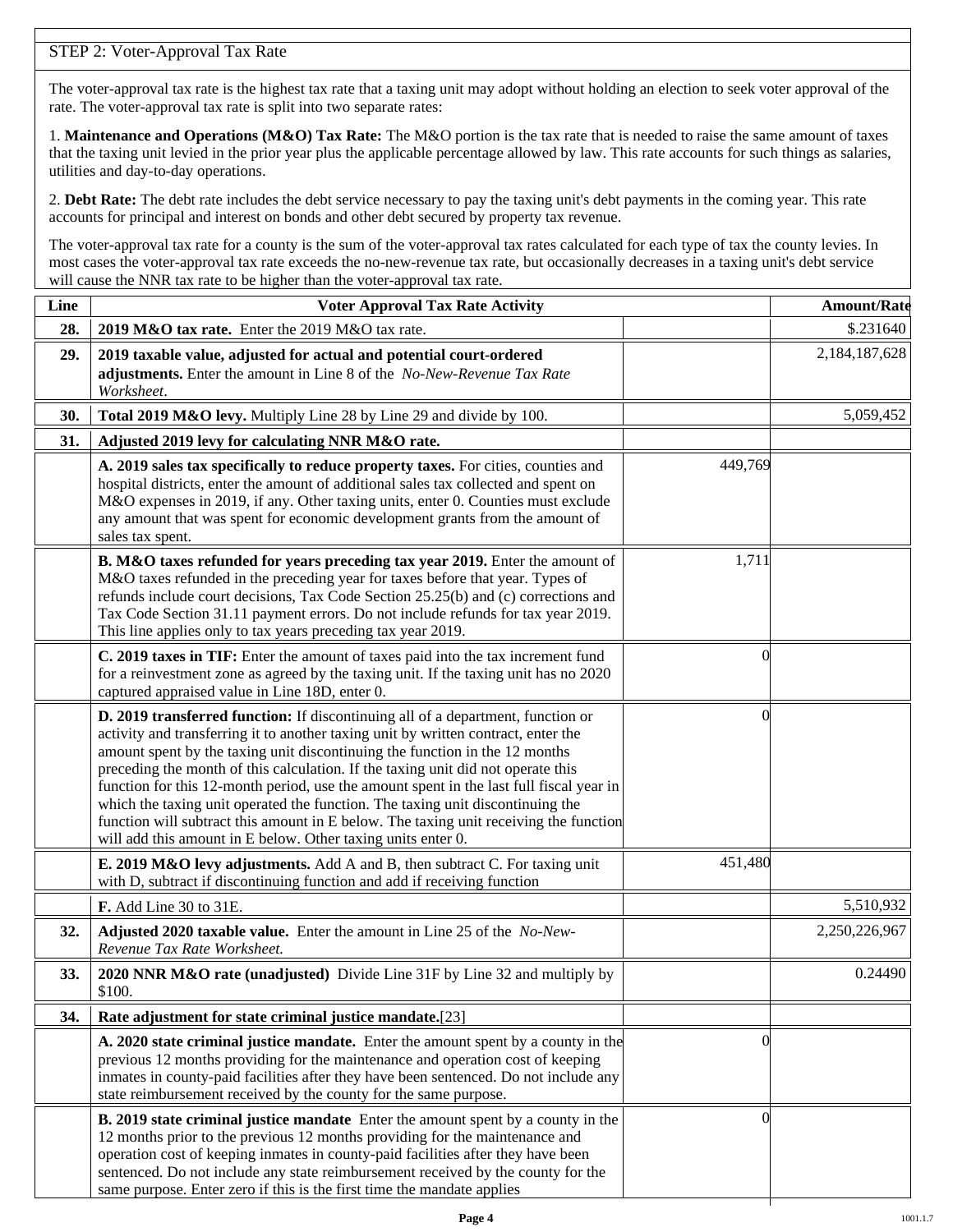| Line | <b>Voter Approval Tax Rate Activity</b>                                                                                                                                                                                                                                                                                                                                                                                                                                                                                                                                                                                                                                                                                                                                                                                                                                                                                                                                                                                                                                        |           | <b>Amount/Rate</b> |
|------|--------------------------------------------------------------------------------------------------------------------------------------------------------------------------------------------------------------------------------------------------------------------------------------------------------------------------------------------------------------------------------------------------------------------------------------------------------------------------------------------------------------------------------------------------------------------------------------------------------------------------------------------------------------------------------------------------------------------------------------------------------------------------------------------------------------------------------------------------------------------------------------------------------------------------------------------------------------------------------------------------------------------------------------------------------------------------------|-----------|--------------------|
|      | C. Subtract B from A and divide by Line 32 and multiply by \$100                                                                                                                                                                                                                                                                                                                                                                                                                                                                                                                                                                                                                                                                                                                                                                                                                                                                                                                                                                                                               | 0.00000   |                    |
|      | <b>D.</b> Enter the rate calculated in C. If not applicable, enter 0.                                                                                                                                                                                                                                                                                                                                                                                                                                                                                                                                                                                                                                                                                                                                                                                                                                                                                                                                                                                                          |           | 0.00000            |
| 35.  | Rate adjustment for indigent health care expenditures[24]                                                                                                                                                                                                                                                                                                                                                                                                                                                                                                                                                                                                                                                                                                                                                                                                                                                                                                                                                                                                                      |           |                    |
|      | A. 2020 indigent health care expenditures Enter the amount paid by a taxing unit<br>providing for the maintenance and operation cost of providing indigent health care<br>for the period beginning on July 1, 2019 and ending on June 30, 2020, less any state<br>assistance received for the same purpose                                                                                                                                                                                                                                                                                                                                                                                                                                                                                                                                                                                                                                                                                                                                                                     |           |                    |
|      | B. 2019 indigent health care expenditures Enter the amount paid by a taxing unit<br>providing for the maintenance and operation cost of providing indigent health care<br>for the period beginning on July 1, 2018 and ending on June 30, 2019, less any state<br>assistance received for the same purpose                                                                                                                                                                                                                                                                                                                                                                                                                                                                                                                                                                                                                                                                                                                                                                     | $\bigcap$ |                    |
|      | C. Subtract B from A and divide by Line 32 and multiply by \$100                                                                                                                                                                                                                                                                                                                                                                                                                                                                                                                                                                                                                                                                                                                                                                                                                                                                                                                                                                                                               | 0.00000   |                    |
|      | <b>D.</b> Enter the rate calculated in C. If not applicable, enter 0.                                                                                                                                                                                                                                                                                                                                                                                                                                                                                                                                                                                                                                                                                                                                                                                                                                                                                                                                                                                                          |           | 0.00000            |
| 36.  | Rate adjustment for county indigent defense compensation.[25]                                                                                                                                                                                                                                                                                                                                                                                                                                                                                                                                                                                                                                                                                                                                                                                                                                                                                                                                                                                                                  |           |                    |
|      | A. 2020 indigent defense compensation expenditures. Enter the amount paid by<br>a county to provide appointed counsel for indigent individuals for the period<br>beginning on July 1, 2019 and ending on June 30, 2020, less any state grants<br>received by the county for the same purpose                                                                                                                                                                                                                                                                                                                                                                                                                                                                                                                                                                                                                                                                                                                                                                                   | 0         |                    |
|      | B. 2019 indigent defense compensation expenditures. Enter the amount paid by a<br>county to provide appointed counsel for indigent individuals for the period<br>beginning on July 1, 2018 and ending on June 30, 2019, less any state grants<br>received by the county for the same purpose                                                                                                                                                                                                                                                                                                                                                                                                                                                                                                                                                                                                                                                                                                                                                                                   | 0         |                    |
|      | C. Subtract B from A and divide by Line 32 and multiply by \$100                                                                                                                                                                                                                                                                                                                                                                                                                                                                                                                                                                                                                                                                                                                                                                                                                                                                                                                                                                                                               | 0.00000   |                    |
|      | <b>D.</b> Multiply B by 0.05 and divide by Line 32 and multiply by \$100.                                                                                                                                                                                                                                                                                                                                                                                                                                                                                                                                                                                                                                                                                                                                                                                                                                                                                                                                                                                                      | 0.00000   |                    |
|      | <b>E.</b> Enter the lessor of C and D. If not applicable, enter 0.                                                                                                                                                                                                                                                                                                                                                                                                                                                                                                                                                                                                                                                                                                                                                                                                                                                                                                                                                                                                             |           | 0.00000            |
| 37.  | Rate adjustment for county hospital expenditures.                                                                                                                                                                                                                                                                                                                                                                                                                                                                                                                                                                                                                                                                                                                                                                                                                                                                                                                                                                                                                              |           |                    |
|      | A. 2020 eligible county hospital expenditures Enter the amount paid by the<br>county or municipality to maintain and operate an eligible county hospital for the<br>period beginning on July 1, 2019 and ending on June 30, 2020                                                                                                                                                                                                                                                                                                                                                                                                                                                                                                                                                                                                                                                                                                                                                                                                                                               |           |                    |
|      | <b>B. 2019 eligible county hospital expenditures</b> Enter the amount paid by the county<br>or municipality to maintain and operate an eligible county hospital for the period<br>beginning on July 1, 2018 and ending on June 30, 2019                                                                                                                                                                                                                                                                                                                                                                                                                                                                                                                                                                                                                                                                                                                                                                                                                                        | 0         |                    |
|      | C. Subtract B from A and divide by Line 32 and multiply by \$100                                                                                                                                                                                                                                                                                                                                                                                                                                                                                                                                                                                                                                                                                                                                                                                                                                                                                                                                                                                                               | 0.00000   |                    |
|      | <b>D.</b> Multiply B by 0.08 and divide by Line 32 and multiply by \$100                                                                                                                                                                                                                                                                                                                                                                                                                                                                                                                                                                                                                                                                                                                                                                                                                                                                                                                                                                                                       | 0.00000   |                    |
|      | <b>E.</b> Enter the lessor of C and D, if applicable. If not applicable, enter 0.                                                                                                                                                                                                                                                                                                                                                                                                                                                                                                                                                                                                                                                                                                                                                                                                                                                                                                                                                                                              |           | 0.00000            |
| 38.  | Adjusted 2020 NNR M&O rate. Add Lines 33, 34D, 35D, 36E, and 37E.                                                                                                                                                                                                                                                                                                                                                                                                                                                                                                                                                                                                                                                                                                                                                                                                                                                                                                                                                                                                              |           | 0.24490            |
| 39.  | 2020 voter-approval $M&O$ rate. Enter the rate as calculated by the appropriate<br>scenario below.<br>Special Taxing Unit If the taxing unit qualifies as a special taxing unit, multiply<br>Line 38 by 1.08<br>-or-<br>Other Taxing Unit If the taxing unit does not qualify as a special taxing unit,<br>multiply Line 38 by 1.035.<br>-or-<br><b>Taxing unit affected by disaster declaration</b> If the taxing unit is located in an area<br>declared as disater area, the governing body may direct the person calculating the<br>voter-approval rate to calculate in the manner provided for a special taxing unit.<br>The taxing unit shall continue to calculate the voter-approval rate in this manner<br>until the earlier of 1) the second year in which total taxable value on the certified<br>appraisal roll exceeds the total taxable value of the tax year in which the disaster<br>occurred, and 2) the third tax year after the tax year in which the disaster occurred.<br>If the taxing unit qualifies under this scenario, multiply Line 38 by 1.08. [27] |           | 0.25347            |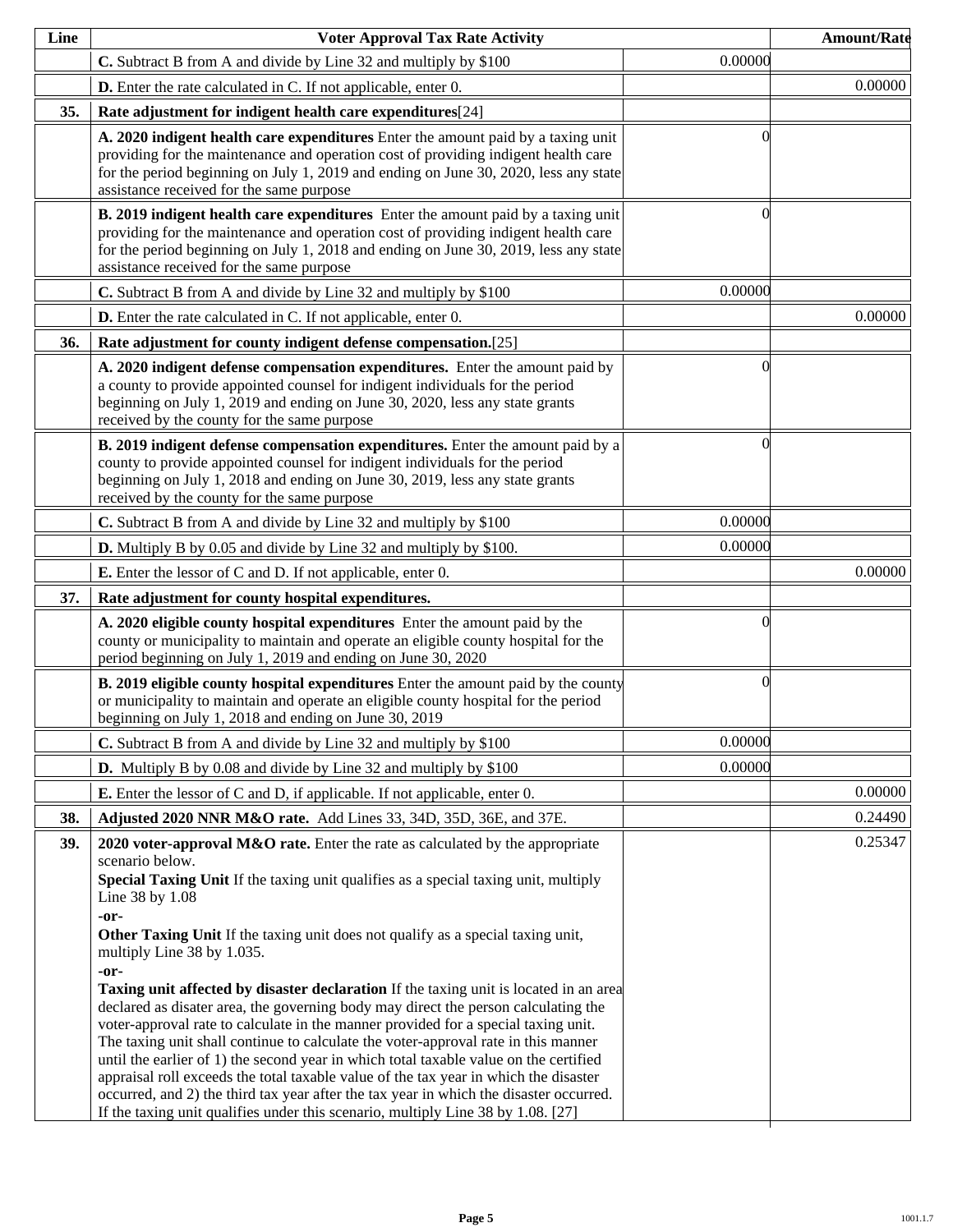| Line | <b>Voter Approval Tax Rate Activity</b>                                                                                                                                                                                                                                                                                                                                               |          | <b>Amount/Rate</b> |
|------|---------------------------------------------------------------------------------------------------------------------------------------------------------------------------------------------------------------------------------------------------------------------------------------------------------------------------------------------------------------------------------------|----------|--------------------|
| 40.  | Total 2020 debt to be paid with property taxes and additional sales tax<br>revenue. Debt means the interest and principal that will be paid on debts that:<br>(1) are paid by property taxes,<br>(2) are secured by property taxes,<br>(3) are scheduled for payment over a period longer than one year, and<br>$(4)$ are not classified in the taxing unit's budget as M&O expenses. |          |                    |
|      | A. Debt also includes contractual payments to other taxing units that have incurred<br>debts on behalf of this taxing unit, if those debts meet the four conditions above.<br>Include only amounts that will be paid from property tax revenue. Do not include<br>appraisal district budget payments.<br>Enter debt amount                                                            | 810,696  |                    |
|      | B. Subtract unencumbered fund amount used to reduce total debt.                                                                                                                                                                                                                                                                                                                       | $\Omega$ |                    |
|      | C. Subtract certified amount spent from sales tax to reduce debt(enter zero if<br>none)                                                                                                                                                                                                                                                                                               |          |                    |
|      | D. Subtract amount paid from other resources                                                                                                                                                                                                                                                                                                                                          | $\Omega$ |                    |
|      | E. Adjusted debt Subtract B, C and D from A                                                                                                                                                                                                                                                                                                                                           |          | 810,696            |
| 41.  | Certified 2019 excess debt collections Enter the amount certified by the collector.                                                                                                                                                                                                                                                                                                   |          | $\overline{0}$     |
| 42.  | Adjusted 2020 debt Subtract Line 41 from Line 40E                                                                                                                                                                                                                                                                                                                                     |          | 810,696            |
| 43.  | 2020 anticipated collection rate.                                                                                                                                                                                                                                                                                                                                                     |          |                    |
|      | A. Enter the 2020 anticipated collection rate certified by the collector                                                                                                                                                                                                                                                                                                              | 100.00   |                    |
|      | <b>B.</b> Enter the 2019 actual collection rate                                                                                                                                                                                                                                                                                                                                       | 98.87    |                    |
|      | C. Enter the 2018 actual collection rate                                                                                                                                                                                                                                                                                                                                              | 99.46    |                    |
|      | D. Enter the 2017 actual collection rate                                                                                                                                                                                                                                                                                                                                              | 99.23    |                    |
|      | <b>E.</b> If the anticipated collection rate in A is lower than actual collection rates in B, C<br>and D, enter the lowest collection rate from B, C and D. If the anticipated rate in A<br>is higher than at least one of the rates in the prior three years, enter the rate from A.<br>Note that the rate can be greater than 100%.                                                 |          | 100.00             |
| 44.  | 2020 debt adjusted for collections. Divide Line 42 by Line 43E.                                                                                                                                                                                                                                                                                                                       |          | 810,696            |
| 45.  | 2020 total taxable value. Enter the amount on Line 21 of the No-New-Revenue<br>Tax Rate Worksheet.                                                                                                                                                                                                                                                                                    |          | 2,334,266,895      |
| 46.  | 2020 debt rate Divide Line 44 by Line 45 and multiply by \$100.                                                                                                                                                                                                                                                                                                                       |          | 0.03473            |
| 47.  | 2020 voter-approval tax rate. Add Line 39 and 46.                                                                                                                                                                                                                                                                                                                                     |          | 0.28820            |
| 48.  | <b>COUNTIES ONLY.</b> Add together the voter-approval tax rate for each type of tax<br>the county livies. The total is the 2020 county voter-approval tax rate.                                                                                                                                                                                                                       |          |                    |
|      | STEP 3 NNR Tax Rate and Voter-Approval Tax Rate Adjustments for Additional Sales tAx to Reduce Property Taxes                                                                                                                                                                                                                                                                         |          |                    |

Cities, counties and hospital districts may levy a sales tax specifically to reduce property taxes. Local voters by election must approve imposing or abolishing the additional sales tax. If approved, the taxing unit must reduce its NNR and voter-approval tax rates to offset the expected sales tax revenue.

This section should only be completed by a county, city or hospital district that is required to adjust its NNR tax rate and/or voterapproval tax rate because it adopted the additional sales tax.

| Line | <b>Additional Sales and Use Tax Worksheet</b>                                                                                                                                                                                                                                                                                                                                                | <b>Amount/Rate</b> |
|------|----------------------------------------------------------------------------------------------------------------------------------------------------------------------------------------------------------------------------------------------------------------------------------------------------------------------------------------------------------------------------------------------|--------------------|
| 49.  | <b>Taxable sales.</b> For taxing units that adopted the sales tax in November 2019 or May<br>2020, enter the Comptroller's estimate of taxable sales for the previous four<br>quarters [32]. Estimates of taxable sales may be obtained through the Comptroller's<br>Allocation Historical Summary webpage. Taxing units that adopted the sales tax<br>before November 2019, skip this line. | $\Omega$           |
| 50.  | <b>Estimated sales tax revenue.</b> Counties exclude any amount that is or will be spent<br>for economic development grants from the amount of estimated sales tax<br>revenue. $[33]$<br>Taxing units that adopted the sales tax in November 2019 or in May 2020.<br>Multiply the amount on Line 49 by the sales tax rate (.01, .005 or .0025, as                                            | 411,718            |
|      | applicable) and multiply the result by $.95$ [34] -or-<br>Taxing units that adopted the sales tax before November 2019. Enter the sales<br>tax revenue for the previous four quarters. Do not multiply by .95.                                                                                                                                                                               |                    |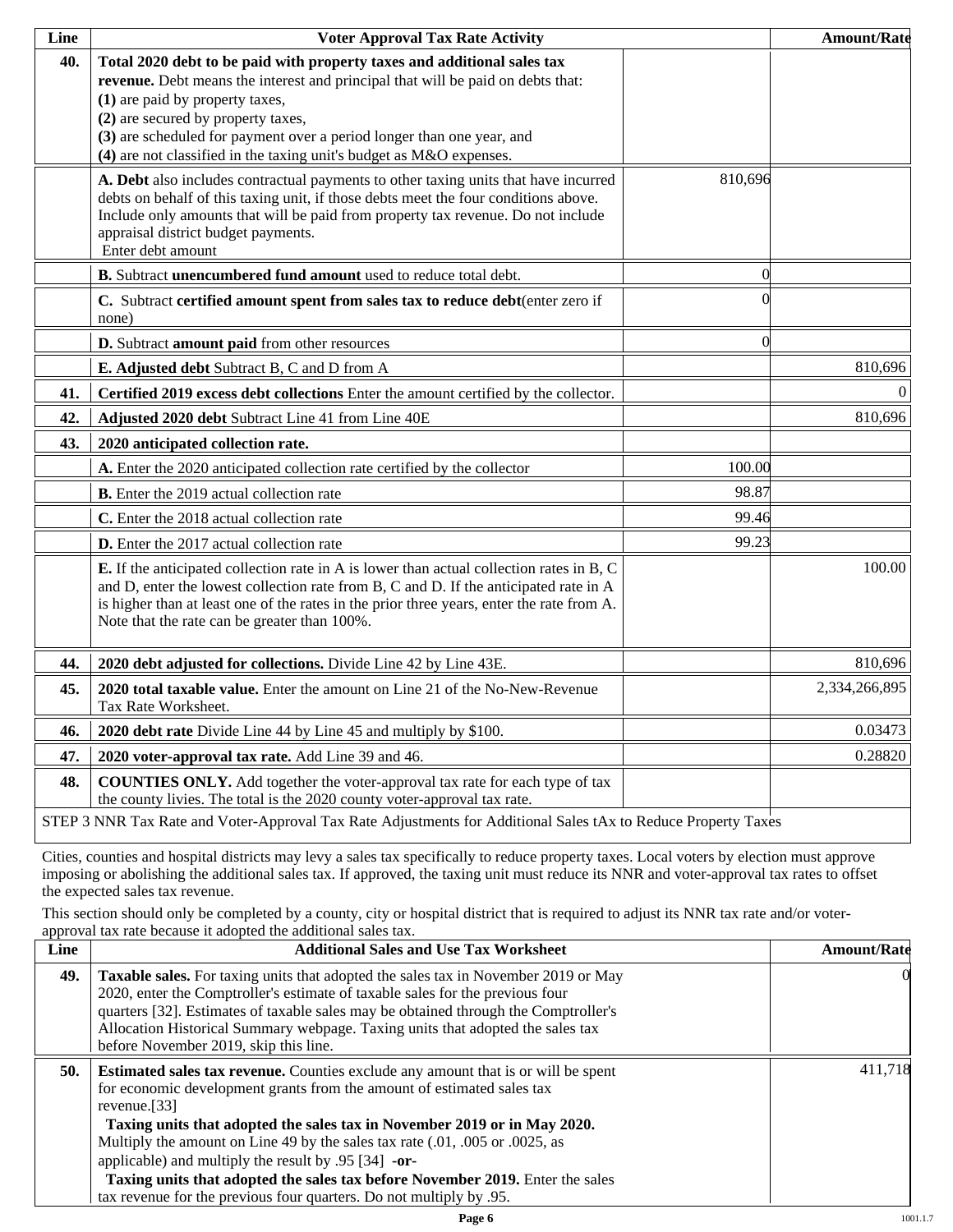| Line | <b>Additional Sales and Use Tax Worksheet</b>                                                                                                                                                                                             | <b>Amount/Rate</b> |
|------|-------------------------------------------------------------------------------------------------------------------------------------------------------------------------------------------------------------------------------------------|--------------------|
| 51.  | <b>2020 total taxable value.</b> Enter the amount from Line 21 of the <i>No-New-Revenue</i><br>Tax Rate Worksheet                                                                                                                         | 2,334,266,895      |
| 52.  | Sales tax adjustment rate. Divide Line 50 by Line 51 and multiply by \$100.                                                                                                                                                               | 0.01764            |
| 53.  | 2020 NNR tax rate, unadjusted for sales tax $[35]$ . Enter the rate from Line 26 or<br>27, as applicable, on the No-New-Revenue Tax Rate Worksheet.                                                                                       | \$.260040          |
| 54.  | 2020 NNR tax rate, adjusted for sales tax.<br>Taxing units that adopted the sales tax in November 2019 or in May 2020.<br>Subtract Line 52 from Line 53. Skip to Line 55 if you adopted the additional sales<br>tax before November 2019. | \$.260040          |
| 55.  | 2020 voter-approval tax rate, unadjusted for sales tax. [36] Enter the rate from<br>Line 47 or Line 48 as applicable, of the Voter-Approval Tax Rate<br>Worksheet                                                                         | 0.28820            |
| 56.  | 2020 voter-approval tax rate, adjusted for sales tax.<br>Subtract Line 52 from Line 55.<br>[38]Tex. Tax Code Section<br>[37]Tex. Tax Code Section                                                                                         | 0.27056            |

#### STEP 4: Additional Rollback Protection for Pollution Control

A taxing unit may raise its rate for M&O funds used to pay for a facility, device or method for the control of air, water or land pollution. This includes any land, structure, building, installation, excavation, machinery, equipment or device that is used, constructed, acquired or installed wholly or partly to meet or exceed pollution control requirements. The taxing unit's expenses are those necessary to meet the requirements of a permit issued by the Texas Commission on Environmental Quality (TCEQ). The taxing unit must provide the tax assessor with a copy of the TCEQ letter of determination that states the portion of the cost of the installation for pollution control.

This section should only be completed by a taxing unit that uses M&O Funds to pay for a facility, device or method for the control of air, water or land pollution.

This section should only by completed by a taxing unit that uses M&O funds to pay for a facility, device or method for the control of air, water or land pollution.

| Line | <b>Activity</b>                                                                                                                                                                                                                                    | <b>Amount/Rate</b>      |
|------|----------------------------------------------------------------------------------------------------------------------------------------------------------------------------------------------------------------------------------------------------|-------------------------|
| 57.  | Certified expenses from the Texas Commission on Environmental Quality (TCEQ). Enter the amount<br>certified in the determination letter from TCEQ [37]. The taxing unit shall provide its tax assessor-collector<br>with a copy of the letter.[38] | $\vert \$\text{0}\vert$ |
| 58.  | <b>2020 total taxable value.</b> Enter the amount from Line 21 of the No-New-Revenue Tax Rate Worksheet.                                                                                                                                           | \$2,334,266,895         |
| 59.  | <b>Additional rate for pollution control.</b> Divide Line 57 by Line 58 and multiply by \$100.                                                                                                                                                     | 0.00000                 |
| 60.  | 2020 voter-approval tax rate, adjusted for pollution control. Add Line 59 to one of the following lines<br>(as applicable): Line 47, Line 48 (counties) or Line 56 (taxing units with the additional sales tax).                                   | 0.27056                 |

**[37]Tex. Tax Code Section [38]Tex. Tax Code Section**